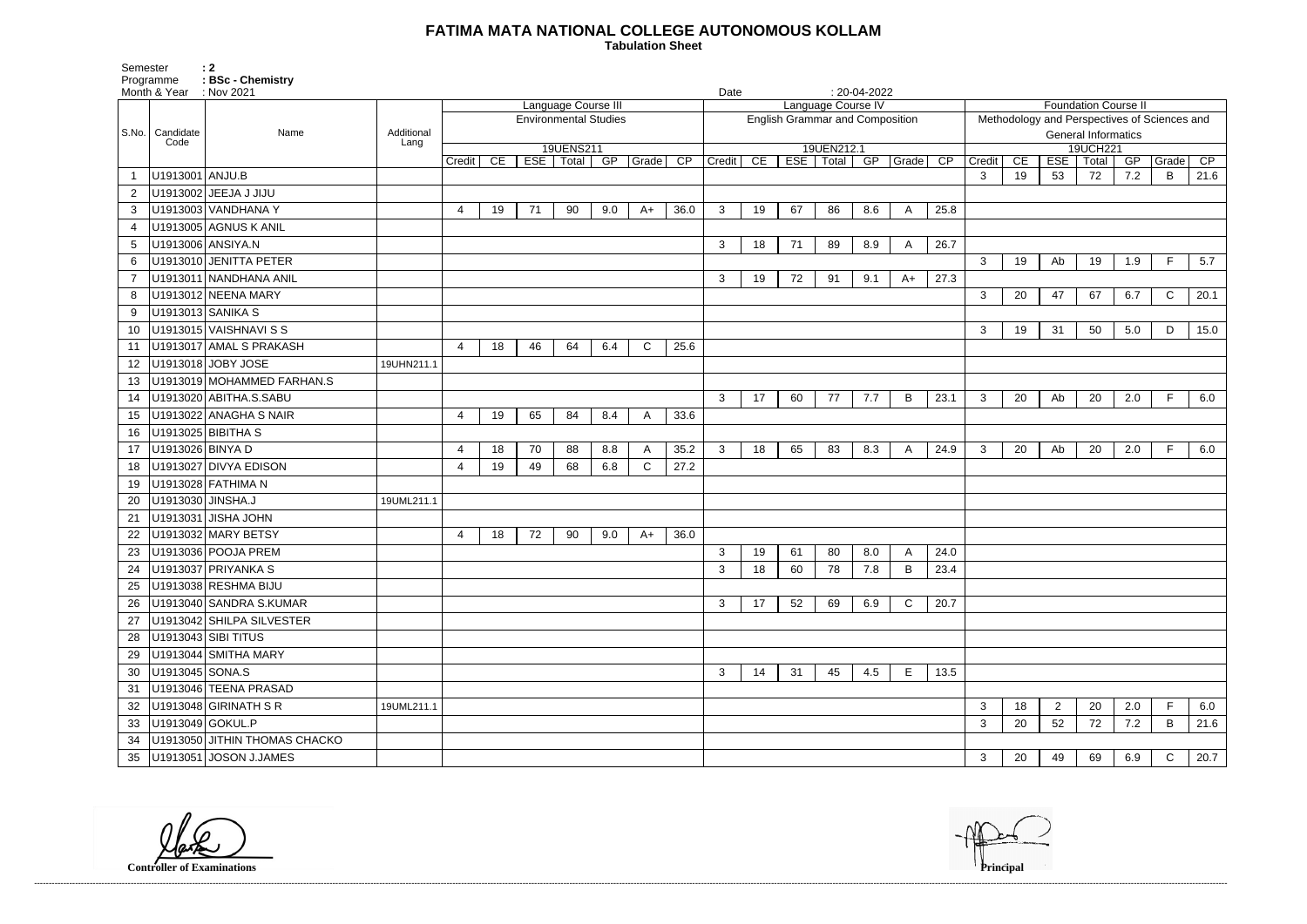|  |                   |                                     |            | Language Course III          |     |            |                  |     |       |                                        | Language Course IV |  |     |            |    |                                              |  | <b>Foundation Course II</b> |    |          |                          |    |       |     |
|--|-------------------|-------------------------------------|------------|------------------------------|-----|------------|------------------|-----|-------|----------------------------------------|--------------------|--|-----|------------|----|----------------------------------------------|--|-----------------------------|----|----------|--------------------------|----|-------|-----|
|  |                   |                                     |            | <b>Environmental Studies</b> |     |            |                  |     |       | <b>English Grammar and Composition</b> |                    |  |     |            |    | Methodology and Perspectives of Sciences and |  |                             |    |          |                          |    |       |     |
|  | S.No.   Candidate | Name                                | Additional |                              |     |            |                  |     |       |                                        |                    |  |     |            |    | <b>General Informatics</b>                   |  |                             |    |          |                          |    |       |     |
|  | Code              |                                     | Lanc       |                              |     |            | <b>19UENS211</b> |     |       |                                        |                    |  |     | 19UEN212.1 |    |                                              |  |                             |    | 19UCH221 |                          |    |       |     |
|  |                   |                                     |            | Credit                       | CE. | <b>ESE</b> | Total $ $        | GP. | Grade | CP.                                    | Credit   CE        |  | ESE | Total      | GP |                                              |  | $ Grade $ CP $ C$ redit     | CE |          | $\overline{ESE}$   Total | GP | Grade | CP. |
|  |                   | $36$ $ $ U1913054 $ $ THEJAS THAHIR |            |                              |     |            |                  |     |       |                                        |                    |  |     |            |    |                                              |  |                             |    |          |                          |    |       |     |

**Controller of Examinations**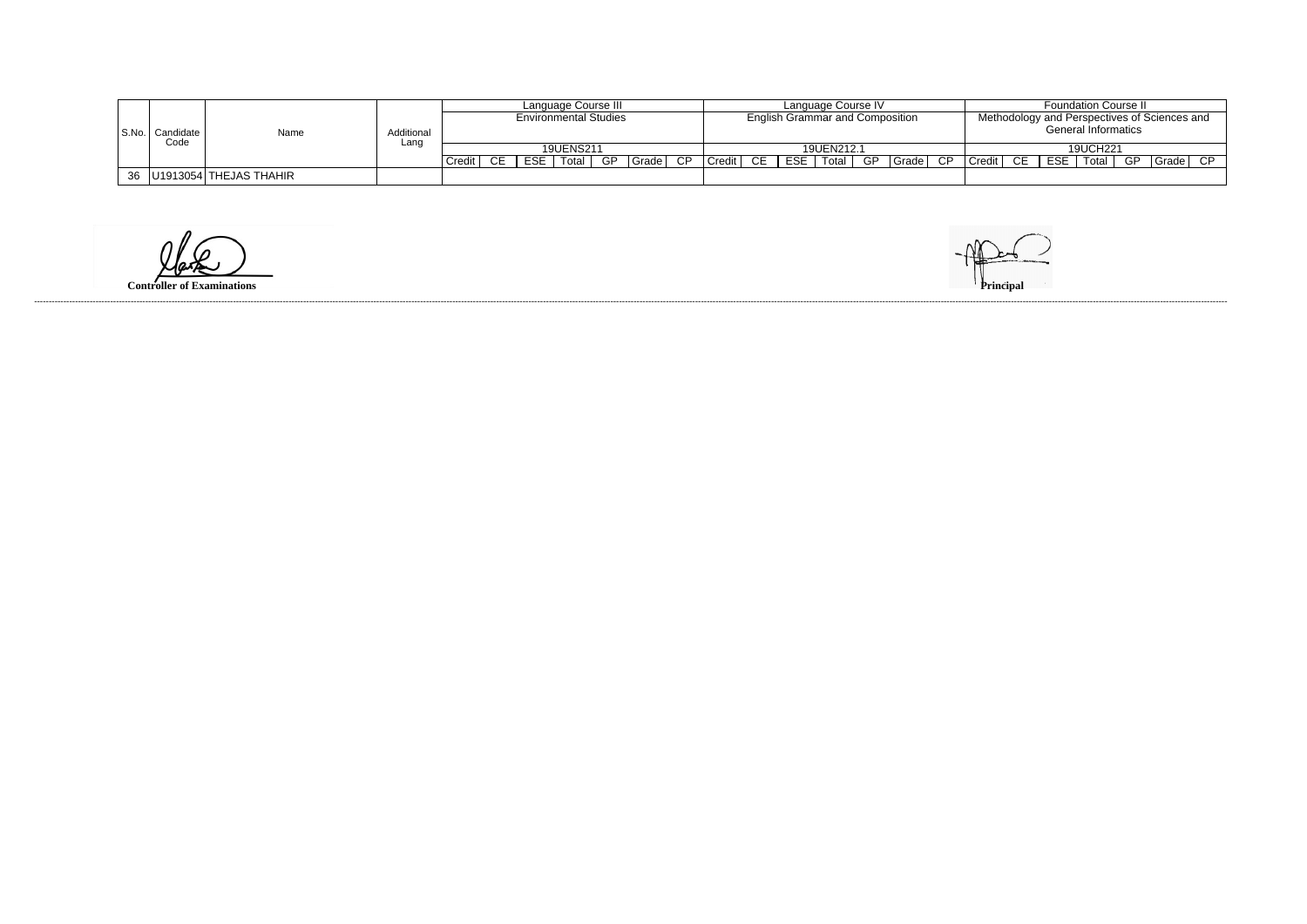|                       |                   |                               |                    | <b>Complementary Course III</b><br>Calculus with applications in Chemistry - II |    |            |                     |     |             |                 |                | <b>Complementary Course IV</b> |            |                        |     |              |                 |  |  |
|-----------------------|-------------------|-------------------------------|--------------------|---------------------------------------------------------------------------------|----|------------|---------------------|-----|-------------|-----------------|----------------|--------------------------------|------------|------------------------|-----|--------------|-----------------|--|--|
|                       |                   |                               |                    |                                                                                 |    |            |                     |     |             |                 |                |                                |            | <b>Thermal Physics</b> |     |              |                 |  |  |
| S.No.                 | Candidate<br>Code | Name                          | Additional<br>Lang |                                                                                 |    |            |                     |     |             |                 |                |                                |            |                        |     |              |                 |  |  |
|                       |                   |                               |                    | Credit                                                                          | CE | <b>ESE</b> | 19UMM231.2<br>Total | GP  | Grade       | $\overline{CP}$ | Credit         | CE                             | <b>ESE</b> | 19UPH231.2<br>Total    | GP  | Grade        | $\overline{CP}$ |  |  |
|                       | U1913001 ANJU.B   |                               |                    | 3                                                                               | 20 | 42         | 62                  | 6.2 | $\mathsf C$ | 18.6            | $\overline{2}$ | 20                             | 47         | 67                     | 6.7 | $\mathsf{C}$ | 13.4            |  |  |
| 2                     |                   | U1913002 JEEJA J JIJU         |                    | 3                                                                               | 20 | 55         | 75                  | 7.5 | B           | 22.5            |                |                                |            |                        |     |              |                 |  |  |
| 3                     |                   | U1913003 VANDHANA Y           |                    |                                                                                 |    |            |                     |     |             |                 |                |                                |            |                        |     |              |                 |  |  |
| $\boldsymbol{\Delta}$ |                   | U1913005 AGNUS K ANIL         |                    | 3                                                                               | 20 | Ab         | 20                  | 2.0 | F.          | 6.0             | $\overline{2}$ | 20                             | 34         | 54                     | 5.4 | D            | 10.8            |  |  |
| 5                     |                   | U1913006 ANSIYA.N             |                    |                                                                                 |    |            |                     |     |             |                 |                |                                |            |                        |     |              |                 |  |  |
| 6                     |                   | U1913010 JENITTA PETER        |                    | 3                                                                               | 20 | 2          | 22                  | 2.2 | F.          | 6.6             | $\overline{2}$ | 19                             | 34         | 53                     | 5.3 | D            | 10.6            |  |  |
| 7                     |                   | U1913011 NANDHANA ANIL        |                    | 3                                                                               | 20 | 74         | 94                  | 9.4 | $A+$        | 28.2            |                |                                |            |                        |     |              |                 |  |  |
| 8                     |                   | U1913012 NEENA MARY           |                    | 3                                                                               | 20 | 33         | 53                  | 5.3 | D           | 15.9            |                |                                |            |                        |     |              |                 |  |  |
| 9                     |                   | U1913013 SANIKA S             |                    | 3                                                                               | 17 | 4          | 21                  | 2.1 | F.          | 6.3             |                |                                |            |                        |     |              |                 |  |  |
| 10                    |                   | U1913015 VAISHNAVI S S        |                    | 3                                                                               | 20 | 11         | 31                  | 3.1 | F           | 9.3             | $\overline{2}$ | 16                             | 41         | 57                     | 5.7 | D            | 11.4            |  |  |
| 11                    |                   | U1913017 AMAL S PRAKASH       |                    | 3                                                                               | 20 | 33         | 53                  | 5.3 | D           | 15.9            |                |                                |            |                        |     |              |                 |  |  |
| 12                    |                   | U1913018 JOBY JOSE            | 19UHN211.1         | 3                                                                               | 18 | 14         | 32                  | 3.2 | F.          | 9.6             | 2              | 16                             | 31         | 47                     | 4.7 | E            | 9.4             |  |  |
| 13                    |                   | U1913019 MOHAMMED FARHAN.S    |                    | 3                                                                               | 18 | 12         | 30                  | 3.0 | F.          | 9.0             |                |                                |            |                        |     |              |                 |  |  |
| 14                    |                   | U1913020 ABITHA.S.SABU        |                    |                                                                                 |    |            |                     |     |             |                 | $\overline{2}$ | 16                             | 45         | 61                     | 6.1 | $\mathsf{C}$ | 12.2            |  |  |
| 15                    |                   | U1913022 ANAGHA S NAIR        |                    | 3                                                                               | 20 | 77         | 97                  | 9.7 | $A+$        | 29.1            | $\overline{2}$ | 20                             | 62         | 82                     | 8.2 | Α            | 16.4            |  |  |
| 16                    |                   | U1913025 BIBITHA S            |                    | 3                                                                               | 15 | 23         | 38                  | 3.8 | F.          | 11.4            | $\overline{2}$ | 19                             | 28         | 47                     | 4.7 | E            | 9.4             |  |  |
| 17                    | U1913026 BINYA D  |                               |                    | 3                                                                               | 20 | 10         | 30                  | 3.0 | F.          | 9.0             |                |                                |            |                        |     |              |                 |  |  |
| 18                    |                   | U1913027 DIVYA EDISON         |                    | 3                                                                               | 20 | 38         | 58                  | 5.8 | D           | 17.4            | 2              | 19                             | 43         | 62                     | 6.2 | C            | 12.4            |  |  |
| 19                    |                   | U1913028 FATHIMA N            |                    | 3                                                                               | 20 | 71         | 91                  | 9.1 | $A+$        | 27.3            |                |                                |            |                        |     |              |                 |  |  |
| 20                    | U1913030 JINSHA.J |                               | 19UML211.1         |                                                                                 |    |            |                     |     |             |                 | $\overline{2}$ | 19                             | 41         | 60                     | 6.0 | $\mathsf{C}$ | 12.0            |  |  |
| 21                    |                   | U1913031 JISHA JOHN           |                    | 3                                                                               | 18 | 70         | 88                  | 8.8 | A           | 26.4            |                |                                |            |                        |     |              |                 |  |  |
| 22                    |                   | U1913032 MARY BETSY           |                    |                                                                                 |    |            |                     |     |             |                 |                |                                |            |                        |     |              |                 |  |  |
| 23                    |                   | U1913036 POOJA PREM           |                    | 3                                                                               | 20 | 77         | 97                  | 9.7 | $A+$        | 29.1            |                |                                |            |                        |     |              |                 |  |  |
| 24                    |                   | U1913037 PRIYANKA S           |                    | 3                                                                               | 20 | 39         | 59                  | 5.9 | D           | 17.7            |                |                                |            |                        |     |              |                 |  |  |
| 25                    |                   | U1913038 RESHMA BIJU          |                    | 3                                                                               | 20 | 23         | 43                  | 4.3 | F           | 12.9            |                |                                |            |                        |     |              |                 |  |  |
| 26                    |                   | U1913040 SANDRA S.KUMAR       |                    | 3                                                                               | 20 | 44         | 64                  | 6.4 | C           | 19.2            |                |                                |            |                        |     |              |                 |  |  |
| 27                    |                   | U1913042 SHILPA SILVESTER     |                    | 3                                                                               | 15 | 24         | 39                  | 3.9 | F.          | 11.7            | $\overline{2}$ | 19                             | 45         | 64                     | 6.4 | $\mathsf{C}$ | 12.8            |  |  |
| 28                    |                   | U1913043 SIBI TITUS           |                    | 3                                                                               | 15 | 41         | 56                  | 5.6 | D           | 16.8            |                |                                |            |                        |     |              |                 |  |  |
| 29                    |                   | U1913044 SMITHA MARY          |                    | 3                                                                               | 19 | 74         | 93                  | 9.3 | $A+$        | 27.9            |                |                                |            |                        |     |              |                 |  |  |
| 30                    | U1913045 SONA.S   |                               |                    | 3                                                                               | 20 | 18         | 38                  | 3.8 | F           | 11.4            |                |                                |            |                        |     |              |                 |  |  |
| 31                    |                   | U1913046 TEENA PRASAD         |                    | $\mathbf{3}$                                                                    | 20 | 76         | 96                  | 9.6 | $A+$        | 28.8            |                |                                |            |                        |     |              |                 |  |  |
| 32                    |                   | U1913048 GIRINATH S R         | 19UML211.1         | 3                                                                               | 15 | 30         | 45                  | 4.5 | Е           | 13.5            | $\overline{2}$ | 16                             | 22         | 38                     | 3.8 | F            | 7.6             |  |  |
| 33                    | U1913049 GOKUL.P  |                               |                    |                                                                                 |    |            |                     |     |             |                 | $\overline{2}$ | 18                             | 63         | 81                     | 8.1 | A            | 16.2            |  |  |
| 34                    |                   | U1913050 JITHIN THOMAS CHACKO |                    | 3                                                                               | 20 | 52         | 72                  | 7.2 | B           | 21.6            |                |                                |            |                        |     |              |                 |  |  |
| 35                    |                   | U1913051 JOSON J.JAMES        |                    | 3                                                                               | 20 | 42         | 62                  | 6.2 | С           | 18.6            |                |                                |            |                        |     |              |                 |  |  |

**Controller of Examinations Principal**

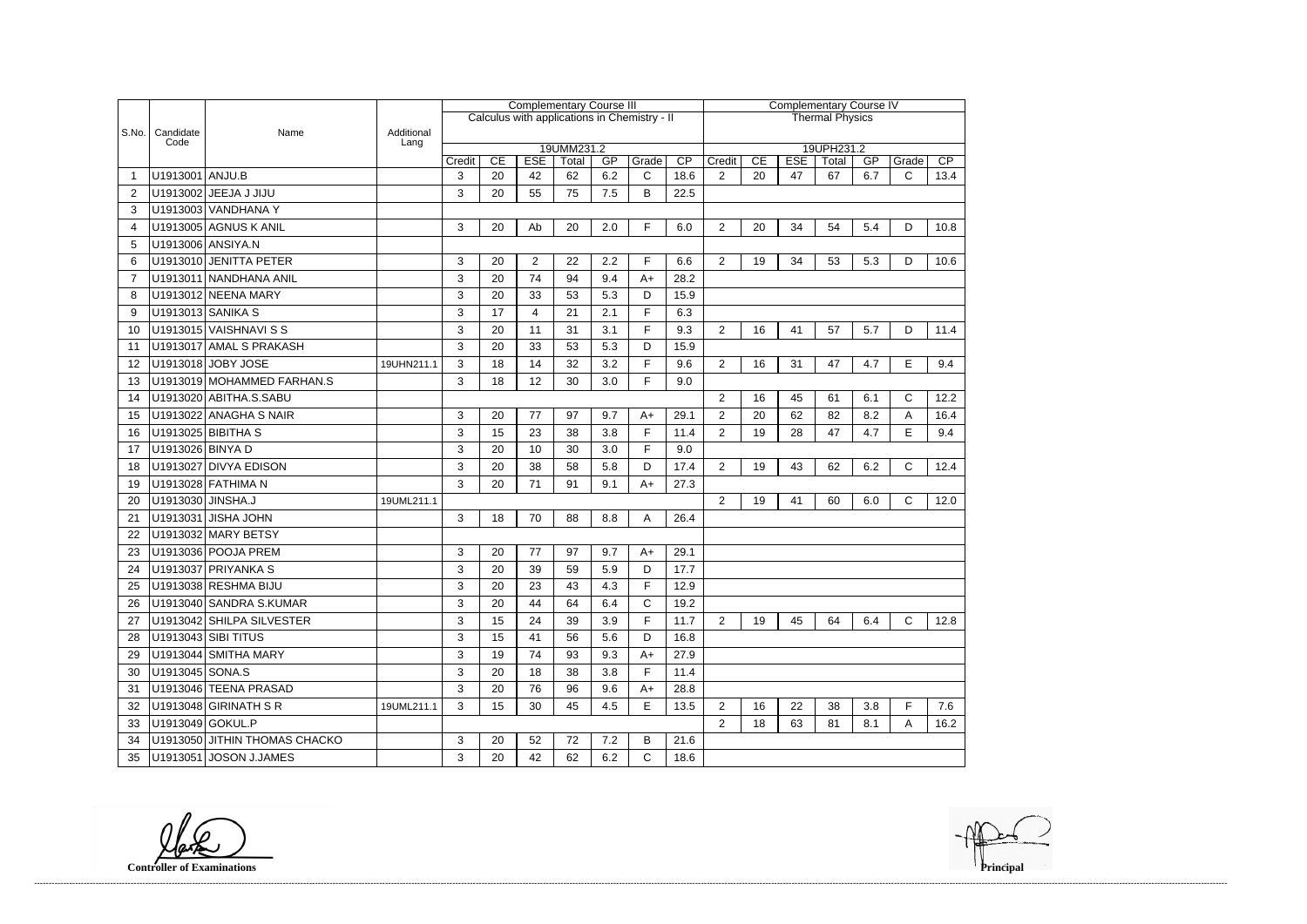|       |                   |                        |            |            |           |            | <b>Complementary Course III</b> |     |                                              | Complementary Course IV |           |                |            |            |     |       |        |
|-------|-------------------|------------------------|------------|------------|-----------|------------|---------------------------------|-----|----------------------------------------------|-------------------------|-----------|----------------|------------|------------|-----|-------|--------|
|       |                   |                        |            |            |           |            |                                 |     | Calculus with applications in Chemistry - II | <b>Thermal Physics</b>  |           |                |            |            |     |       |        |
| S.No. | Candidate<br>Code | Name                   | Additional |            |           |            |                                 |     |                                              |                         |           |                |            |            |     |       |        |
|       |                   |                        | Lang       | 19UMM231.2 |           |            |                                 |     |                                              |                         |           |                |            | 19UPH231.2 |     |       |        |
|       |                   |                        |            | Credit     | <b>CE</b> | <b>ESE</b> | Гоtal                           | GP  | Grade                                        | $\overline{CP}$         | $C$ redit | <b>CE</b>      | <b>ESE</b> | Гоtal      | GP  | Grade | $\cap$ |
| 36    |                   | U1913054 THEJAS THAHIR |            |            | 20        | 40         | 60                              | 6.0 | $\sim$                                       | 18.0                    |           | $\overline{ }$ | $\sim$     | 54         | 5.4 | D     | 10.8   |

**Controller of Examinations**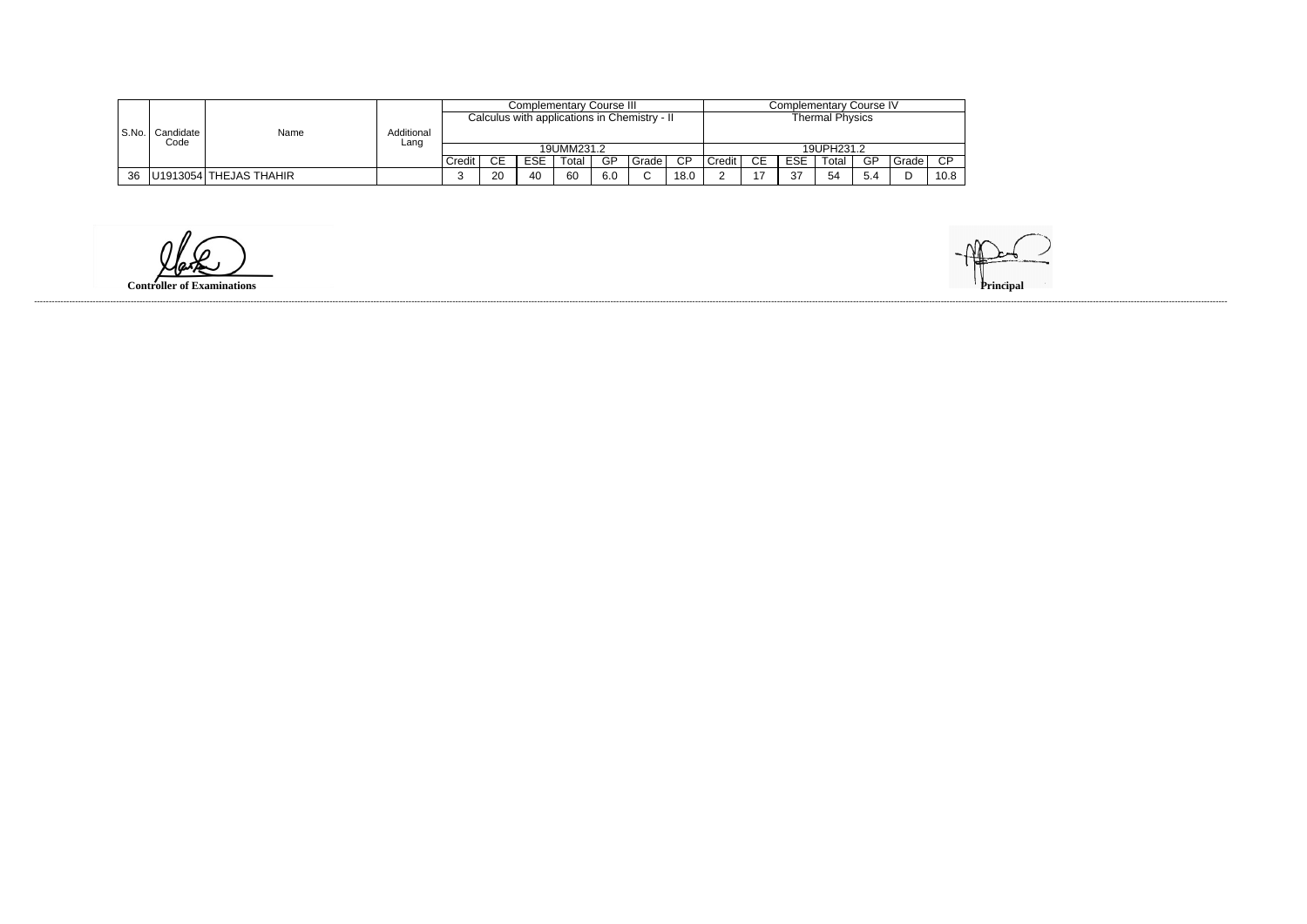|                |                   |                               |                    |        |    |            | Language Course V |     |       |                 |                |                |              |               |
|----------------|-------------------|-------------------------------|--------------------|--------|----|------------|-------------------|-----|-------|-----------------|----------------|----------------|--------------|---------------|
|                |                   |                               |                    |        |    |            |                   |     |       |                 |                |                |              |               |
| S.No.          | Candidate<br>Code | Name                          | Additional<br>Lang |        |    |            |                   |     |       |                 | Total          | <b>SCPA</b>    | Grade        | Result        |
|                |                   |                               |                    | Credit | CE | <b>ESE</b> | Total             | GP  | Grade | $\overline{CP}$ |                |                |              |               |
| 1              | U1913001 ANJU.B   |                               |                    |        |    |            |                   |     |       |                 | 126.3          | 4.86           | E            | <b>PASSED</b> |
| $\overline{2}$ |                   | U1913002 JEEJA J JIJU         |                    |        |    |            |                   |     |       |                 | 150.5          | 7.17           | B            | <b>PASSED</b> |
| 3              |                   | U1913003 VANDHANA Y           |                    |        |    |            |                   |     |       |                 | 162.1          | 6.48           | $\mathsf C$  | <b>PASSED</b> |
| 4              |                   | U1913005 AGNUS K ANIL         |                    |        |    |            |                   |     |       |                 | 108.7          | 4.73           | E            | PASSED        |
| 5              |                   | U1913006 ANSIYA.N             |                    |        |    |            |                   |     |       |                 | 156.1          | 7.43           | B            | PASSED        |
| 6              |                   | U1913010 JENITTA PETER        |                    |        |    |            |                   |     |       |                 |                |                | F            | <b>FAILED</b> |
| $\overline{7}$ | U1913011          | NANDHANA ANIL                 |                    |        |    |            |                   |     |       |                 | 155.8          | 6.49           | $\mathsf C$  | <b>PASSED</b> |
| 8              |                   | U1913012 NEENA MARY           |                    |        |    |            |                   |     |       |                 | 128.5          | 5.35           | D            | <b>PASSED</b> |
| 9              |                   | U1913013 SANIKA S             |                    |        |    |            |                   |     |       |                 | $\blacksquare$ | ä,             | F            | <b>FAILED</b> |
| 10             |                   | U1913015 VAISHNAVI S S        |                    |        |    |            |                   |     |       |                 |                |                | F            | <b>FAILED</b> |
| 11             |                   | U1913017 AMAL S PRAKASH       |                    |        |    |            |                   |     |       |                 | 127.4          | 5.10           | D            | <b>PASSED</b> |
| 12             |                   | U1913018 JOBY JOSE            | 19UHN211.1         | 3      | 14 | 62         | 76                | 7.6 | B     | 22.8            | $\blacksquare$ | $\blacksquare$ | F            | <b>FAILED</b> |
| 13             |                   | U1913019 MOHAMMED FARHAN.S    |                    |        |    |            |                   |     |       |                 |                |                | F            | <b>FAILED</b> |
| 14             |                   | U1913020 ABITHA.S.SABU        |                    |        |    |            |                   |     |       |                 | 139.2          | 5.35           | D            | PASSED        |
| 15             | U1913022          | <b>ANAGHA S NAIR</b>          |                    |        |    |            |                   |     |       |                 | 152.1          | 5.63           | D            | PASSED        |
| 16             |                   | U1913025 BIBITHA S            |                    |        |    |            |                   |     |       |                 |                |                | F            | <b>FAILED</b> |
| 17             | U1913026 BINYA D  |                               |                    |        |    |            |                   |     |       |                 | 134.4          | 4.34           | E            | <b>PASSED</b> |
| 18             | U1913027          | <b>DIVYA EDISON</b>           |                    |        |    |            |                   |     |       |                 | 121.5          | 4.50           | E            | <b>PASSED</b> |
| 19             |                   | U1913028 FATHIMA N            |                    |        |    |            |                   |     |       |                 | 148.2          | 7.06           | B            | PASSED        |
| 20             | U1913030 JINSHA.J |                               | 19UML211.1         | 3      | 19 | 47         | 66                | 6.6 | C     | 19.8            | 105.7          | 5.87           | D            | PASSED        |
| 21             |                   | U1913031 JISHA JOHN           |                    |        |    |            |                   |     |       |                 | 142.0          | 6.76           | $\mathsf C$  | <b>PASSED</b> |
| 22             |                   | U1913032 MARY BETSY           |                    |        |    |            |                   |     |       |                 | 153.0          | 6.95           | C            | PASSED        |
| 23             |                   | U1913036 POOJA PREM           |                    |        |    |            |                   |     |       |                 | 152.4          | 6.35           | $\mathsf{C}$ | <b>PASSED</b> |
| 24             | U1913037          | <b>PRIYANKA S</b>             |                    |        |    |            |                   |     |       |                 | 143.3          | 5.97           | D            | <b>PASSED</b> |
| 25             |                   | U1913038 RESHMA BIJU          |                    |        |    |            |                   |     |       |                 | 118.7          | 5.65           | D            | <b>PASSED</b> |
| 26             |                   | U1913040 SANDRA S.KUMAR       |                    |        |    |            |                   |     |       |                 | 130.7          | 5.45           | D            | <b>PASSED</b> |
| 27             |                   | U1913042 SHILPA SILVESTER     |                    |        |    |            |                   |     |       |                 | $\sim$         | $\sim$         | F            | <b>FAILED</b> |
| 28             |                   | U1913043 SIBI TITUS           |                    |        |    |            |                   |     |       |                 | 106.1          | 5.89           | D            | <b>PASSED</b> |
| 29             |                   | U1913044 SMITHA MARY          |                    |        |    |            |                   |     |       |                 | 138.5          | 6.60           | C            | <b>PASSED</b> |
| 30             | U1913045 SONA.S   |                               |                    |        |    |            |                   |     |       |                 | $\sim$         | $\blacksquare$ | F            | <b>FAILED</b> |
| 31             |                   | U1913046 TEENA PRASAD         |                    |        |    |            |                   |     |       |                 | 150.6          | 7.17           | Β            | <b>PASSED</b> |
| 32             |                   | U1913048 GIRINATH S R         | 19UML211.1         | 3      | 19 | 34         | 53                | 5.3 | D     | 15.9            | $\sim$         | $\sim$         | F            | <b>FAILED</b> |
| 33             | U1913049 GOKUL.P  |                               |                    |        |    |            |                   |     |       |                 | 144.2          | 6.27           | C            | <b>PASSED</b> |
| 34             |                   | U1913050 JITHIN THOMAS CHACKO |                    |        |    |            |                   |     |       |                 | 138.8          | 6.61           | $\mathsf{C}$ | <b>PASSED</b> |
| 35             |                   | U1913051 JOSON J.JAMES        |                    |        |    |            |                   |     |       |                 | 116.0          | 4.83           | E            | <b>PASSED</b> |

**Controller of Examinations Principal**